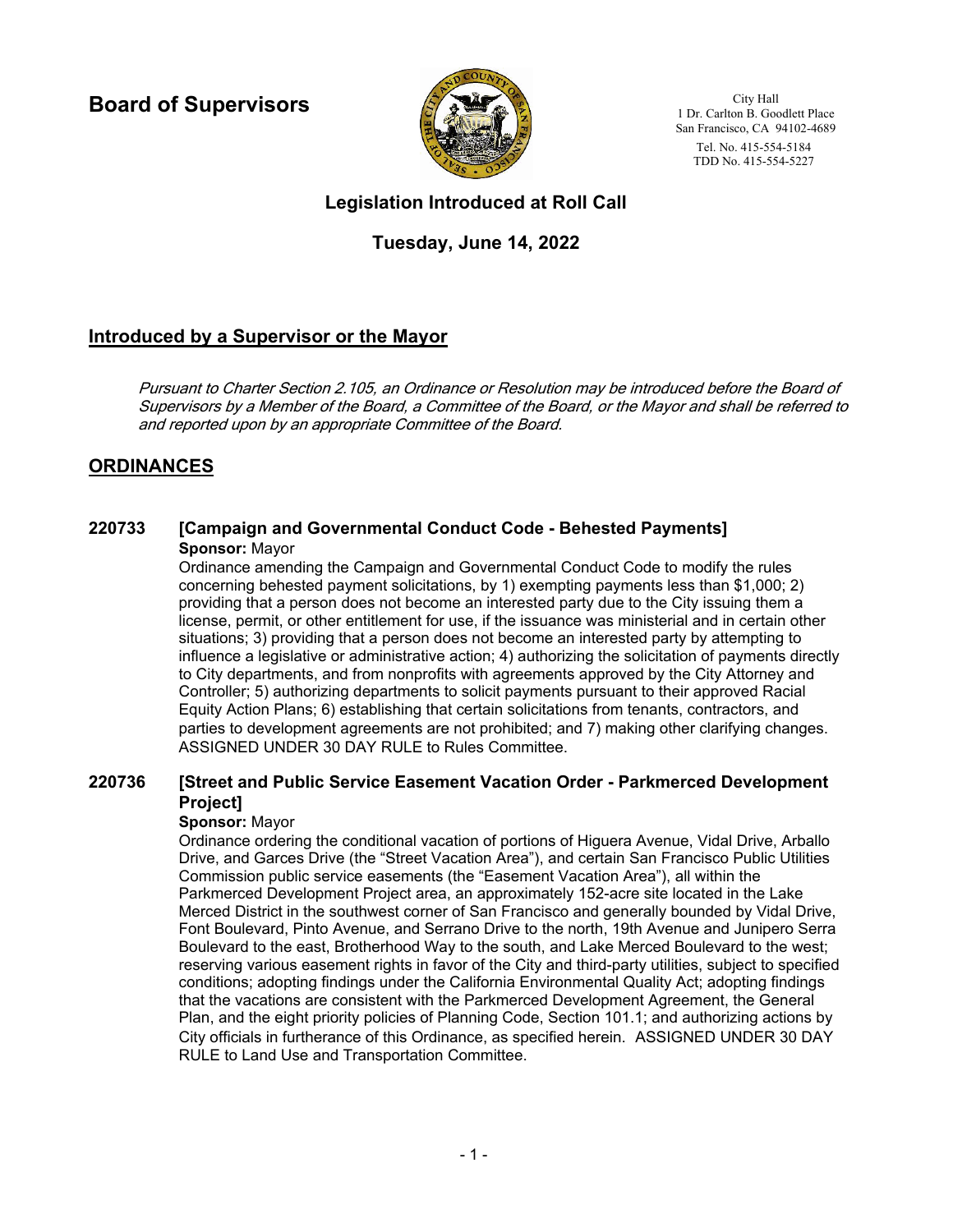#### **[Appropriation - Fiscal Cliff Reserve - General Services Agency - City Administrator - Affordable Housing Development - \$118,000,000 - FY2022-2023] 220737 Sponsors:** Chan; Peskin and Mar

Ordinance appropriating \$118,000,000 of Fiscal Cliff Reserves to the General Services Agency - City Administrator (ADM) to support land acquisition, capital improvement projects, capacity building for affordable housing development and the stabilization of community-based organizations and services that benefit San Francisco's Asian American Pacific Islander community in Fiscal Year (FY) 2022-2023. ASSIGNED UNDER 30 DAY RULE to Budget and Finance Committee.

## **220130 [Planning Code - Conditional Use Appeals]**

**Sponsors:** Melgar; Peskin, Walton, Preston and Ronen

Ordinance amending the Planning Code to allow the signatures of Verified Tenants to count towards the threshold needed to permit an appeal of a Conditional Use authorization; clarifying timelines applicable to appeals of Conditional Use authorizations; affirming the Planning Department's determination under the California Environmental Quality Act; and making findings of public convenience, necessity, and welfare under Planning Code, Section 302. SUBSTITUTED AND ASSIGNED to Land Use and Transportation Committee.

# **220539 [Campaign and Governmental Conduct Code - Behested Payments Exceptions]**

**Sponsors:** Peskin; Safai, Chan, Walton, Preston and Mar

Ordinance amending the Campaign and Governmental Conduct Code to modify the rules concerning behested payment solicitations, by excepting solicitations made under certain types of City programs to solicit, request, and contractually obligate charitable donations through competitively procured contracts; providing that the receipt of a non-discretionary license, permit, or other entitlement for use does not make a person an interested party; providing that attempting to influence an administrative action does not make a person an interested party; excepting solicitations made in connection with the City's acquisition of real property; and making other clarifying changes. SUBSTITUTED AND ASSIGNED to Rules Committee.

# **RESOLUTIONS**

#### **[Resolution of Intent - Streets and Public Service Easement Vacation - Parkmerced Development Project] 220734**

### **Sponsor:** Mayor

Resolution declaring the intent of the Board of Supervisors to order the conditional vacation of portions of Higuera Avenue, Vidal Drive, Arballo Drive, and Garces Drive (the "Street Vacation Area"), and certain San Francisco Public Utilities Commission public service easements (the "Easement Vacation Area"), all within the Parkmerced Development Project area, an approximately 152-acre site located in the Lake Merced District in the southwest corner of San Francisco and generally bounded by Vidal Drive, Font Boulevard, Pinto Avenue, and Serrano Drive to the north, 19th Avenue and Junipero Serra Boulevard to the east, Brotherhood Way to the south, and Lake Merced Boulevard to the west; reserve various easement rights in favor of the City and third party utilities, subject to conditions specified; adopt findings under the California Environmental Quality Act; adopt findings that the vacations are consistent with the Parkmerced Development Agreement, the General Plan, and the eight priority policies of Planning Code, Section 101.1; and authorize actions by City officials in furtherance of the street vacation ordinance, as specified herein; direct the Clerk of the Board of Supervisors to make certain transmittals; and set a hearing date for all persons interested in the proposed vacation of said street areas and public service easements. RECEIVED AND ASSIGNED to Land Use and Transportation Committee.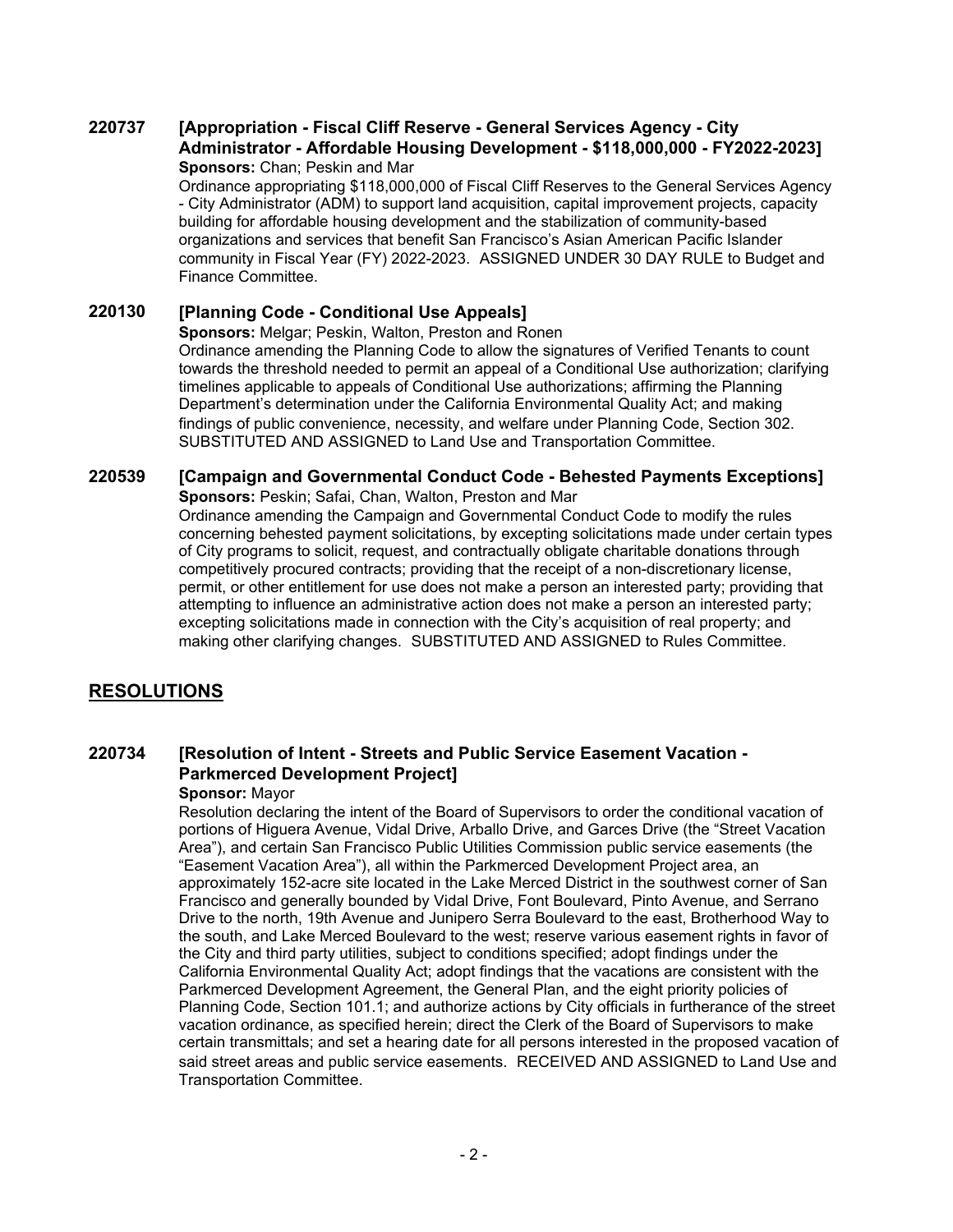## **220738 [Disapproval of Mills Act Historical Property Contract - 714 Steiner Street] Sponsor:** Peskin

Resolution rescinding Resolution No. 225-22, which had approved a historical property contract between Leah Culver Revocable Trust, the owner of 714 Steiner Street, Assessor's Parcel Block No. 803, Lot No. 019, and the City and County of San Francisco, under Administrative Code, Chapter 71, and disapproving said contract. REFERRED FOR ADOPTION WITHOUT COMMITTEE REFERENCE AGENDA AT THE NEXT BOARD MEETING.

#### **[Urging the Department of Public Health, Municipal Transportation Agency, and Police Department to Amend the City's Vision Zero Traffic Fatality Protocol] 220739 Sponsors: Preston; Mar and Walton**

Resolution urging the Department of Public Health, Municipal Transportation Agency, and Police Department to amend the City's Vision Zero Traffic Fatality Protocol to include a public town hall within two weeks of a traffic fatality, at which information regarding the fatal incident is presented to the public and agency representatives are available to answer questions. RECEIVED AND ASSIGNED to Public Safety and Neighborhood Services Committee.

#### **[Urging the San Francisco Housing Authority to Evaluate Options for Affordable Housing Units] 220740**

### **Sponsors: Preston; Walton**

Resolution urging the San Francisco Housing Authority, in consultation with McCormack Baron Salazar (MBS) to evaluate, as an alternative to the plans currently being proposed by MBS, rehabilitation and redevelopment options that result in 100% of the units onsite as affordable housing, including but not limited to an alternative proposal that incorporates Faircloth-to-RAD conversion. REFERRED FOR ADOPTION WITHOUT COMMITTEE REFERENCE AGENDA AT THE NEXT BOARD MEETING.

# **MOTIONS**

#### **[Initiative Ordinance - Campaign and Governmental Conduct Code - Behested Payments] 220741**

### **Sponsor:** Mayor

Motion ordering submitted to the voters at an election to be held on November 8, 2022, an Ordinance amending the Campaign and Governmental Conduct Code to modify the rules concerning behested payment solicitations, by 1) exempting payments less than \$1,000; 2) providing that a person does not become an interested party due to the City issuing them a license, permit, or other entitlement for use, if the issuance was ministerial and in certain other situations; 3) providing that a person does not become an interested party by attempting to influence a legislative or administrative action; 4) authorizing the solicitation of payments directly to City departments, and from nonprofits with agreements approved by the City Attorney and Controller; 5) authorizing departments to solicit payments pursuant to their approved Racial Equity Action Plans; 6) establishing that certain solicitations from tenants, contractors, and parties to development agreements are not prohibited; and 7) making other clarifying changes. ASSIGNED UNDER 30 DAY RULE to Rules Committee.

### **220744 [Mayoral Appointment, Sanitation and Streets Commission - Maryo Mogannam]** Motion approving/rejecting the Mayor's nomination for the appointment of Maryo Mogannam to the Sanitation and Streets Commission, term ending July 1, 2024. (Clerk of the Board). RECEIVED AND ASSIGNED to Rules Committee.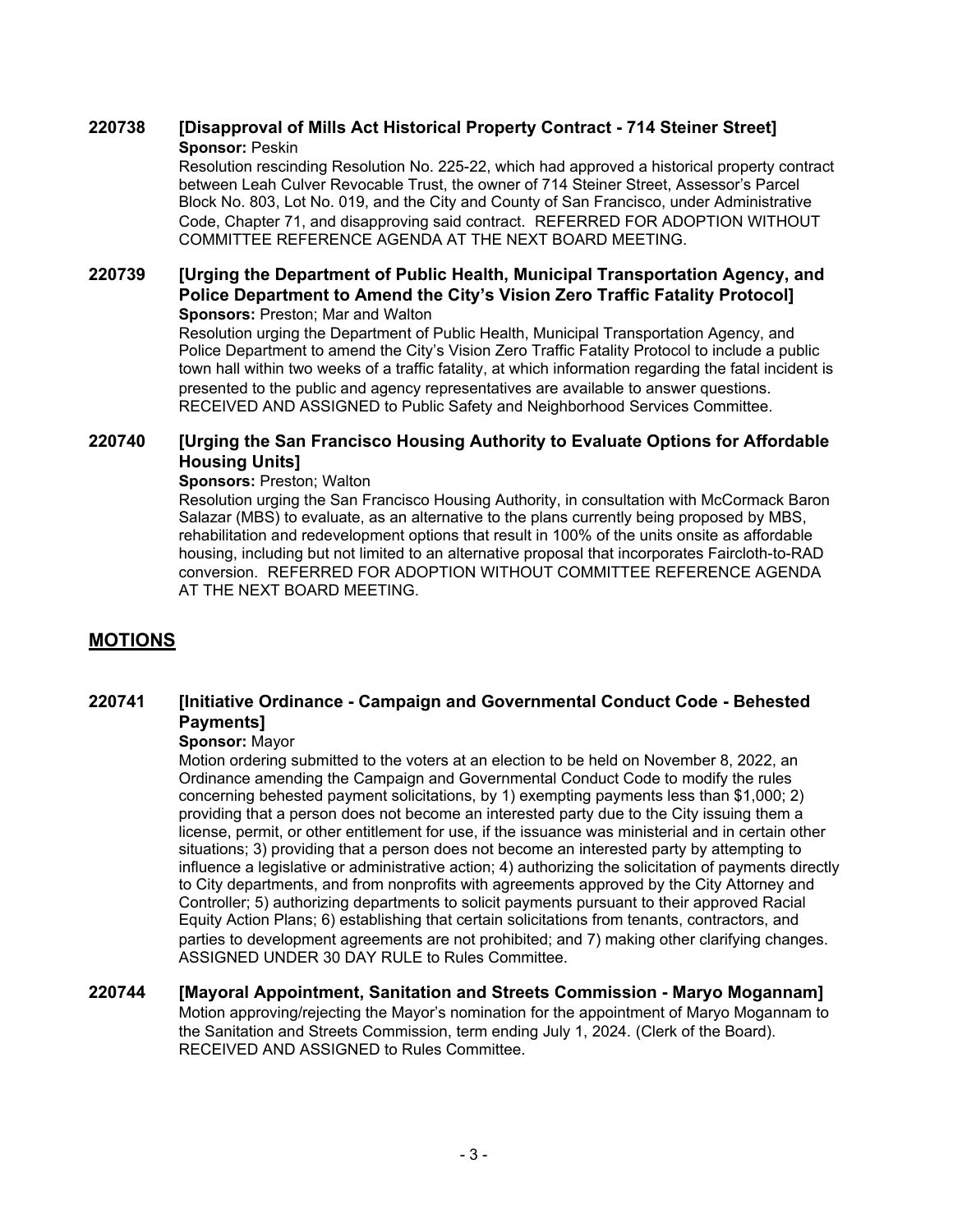# **Introduced at the Request of a Department**

Pursuant to Rules of Order of the Board of Supervisors Section 2.7.1, Department Heads may submit proposed legislation to the Clerk of the Board, in which case titles of the legislation will be printed at the rear of the next available agenda of the Board.

# **PROPOSED ORDINANCES**

### **220697 [Settlement of Lawsuit - Morton Weisberg - \$50,000]**

Ordinance authorizing settlement of the lawsuit filed by Morton Weisberg against the City and County of San Francisco for \$50,000; the lawsuit was filed on December 23, 2020, in San Francisco Superior, Case No. CGC-20-588596; entitled Morton Weisberg v. Gabriel Arteaga and City and County of San Francisco; the lawsuit involves alleged personal injuries from being struck by a City vehicle. (City Attorney). RECEIVED AND ASSIGNED to Government Audit and Oversight Committee.

## **220700 [Settlement of Lawsuit - Elsa Acevedo Lubguban - \$175,000]**

Ordinance authorizing settlement of the lawsuit filed by Elsa Acevedo Lubguban against the City and County of San Francisco for \$175,000; the lawsuit was filed on March 23, 2020, in San Francisco Superior Court, Case No. CGC-20-583887; entitled Elsa Acevedo Lubguban v. City and County of San Francisco, et al.; the lawsuit involves alleged personal injury from an alleged dangerous condition of public property. (City Attorney). RECEIVED AND ASSIGNED to Government Audit and Oversight Committee.

# **PROPOSED RESOLUTION**

**[Home Detention and Electronic Monitoring Program for Home Detention - Program Administrator's Evidence of Financial Responsibility - FY2022-2023] 220701** Resolution approving the Sheriff Office's home detention and electronic monitoring program in lieu of confinement rules and regulations; and approving evidence of financial responsibility demonstrated by program administrator, Sentinel Offender Services, LLC, for Fiscal Year (FY) 2022-2023. (Sheriff). RECEIVED AND ASSIGNED to Budget and Finance Committee.